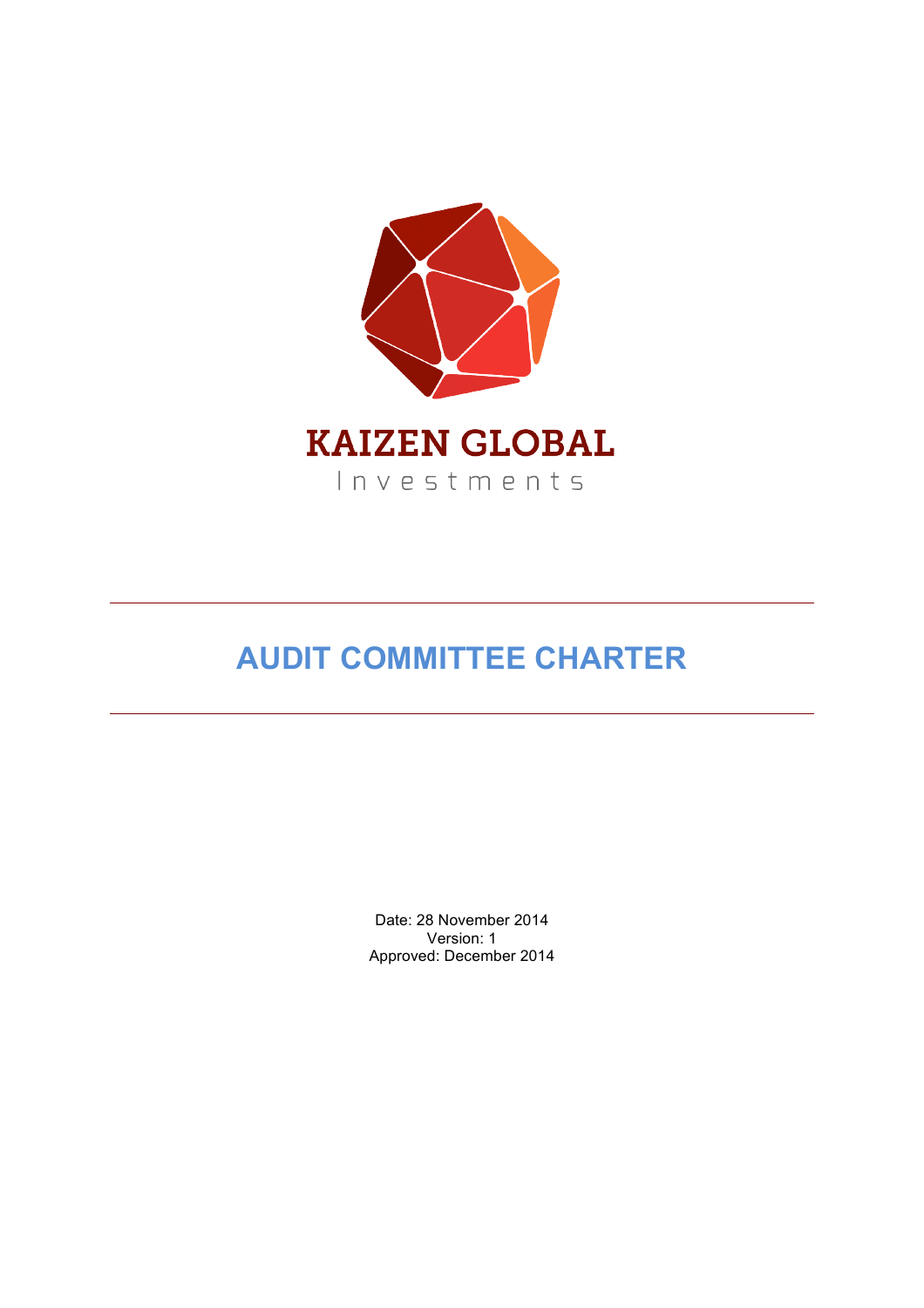# **AUDIT COMMITTEE CHARTER**

The Board of Directors (**the Board**) of Kaizen Global Investments ACN 602 033 670 (**the Company**) resolved to establish an Audit Committee of the Board (**the Committee**) on 28 November 2014. It approved this Charter for the Committee in December 2014.

The role and responsibilities, composition, structure and membership requirements of the Committee are prescribed by this Charter.

## **1. OBJECTIVES**

- 1.1. The principal role of the Committee is to assist the Board in fulfilling its responsibilities relating to the financial reporting and accounting practices of the Company.
- 1.2. The Committee will also:
	- (a) serve as an independent and objective party to review the financial information presented by Management to Shareholders and Regulators;
	- (b) consider the adequacy and effectiveness of the Company's administrative, operating and accounting controls as a means of ensuring that the Company's affairs are being conducted by Management in compliance with legal, regulatory and policy requirements;
	- (c) oversee and assess the quality of audits conducted by the external Auditor;
	- (d) review the Company's corporate standards of behaviour; and
	- (e) maintain (by scheduling regular meetings) open lines of communication among the Board and the external Auditor to exchange views and information, as well as confirm their respective authority and responsibilities.

The Committee has no management role.

#### **2. COMPOSITION**

- 2.1 The Board will consider the composition of the Committee on an annual basis and determine whether it remains of sufficient size and independence and has the necessary technical expertise to discharge its mandate effectively.
- 2.2 The Committee will have at least two (2) members. At least one member must be financially literate and competent. Ideally (although it may not always be possible given the size and nature of the Company), one or all of the Committee members will be "independent" non-executive directors. This is not a mandatory requirement, although preferable if the Company's Board allows for it.
- 2.3 A Director who is not the Chair of the Board will chair the Committee.
- 2.4 The Secretary of the Committee will be the Company Secretary, or such other person as nominated by the Board.

#### **3. TERM OF MEMBERSHIP**

- 3.1 Members will be appointed by the Board for a term as considered appropriate by the Board.
- 3.2 A member of the Committee who ceases to be a Director of the Board will automatically cease to be a member of the Committee.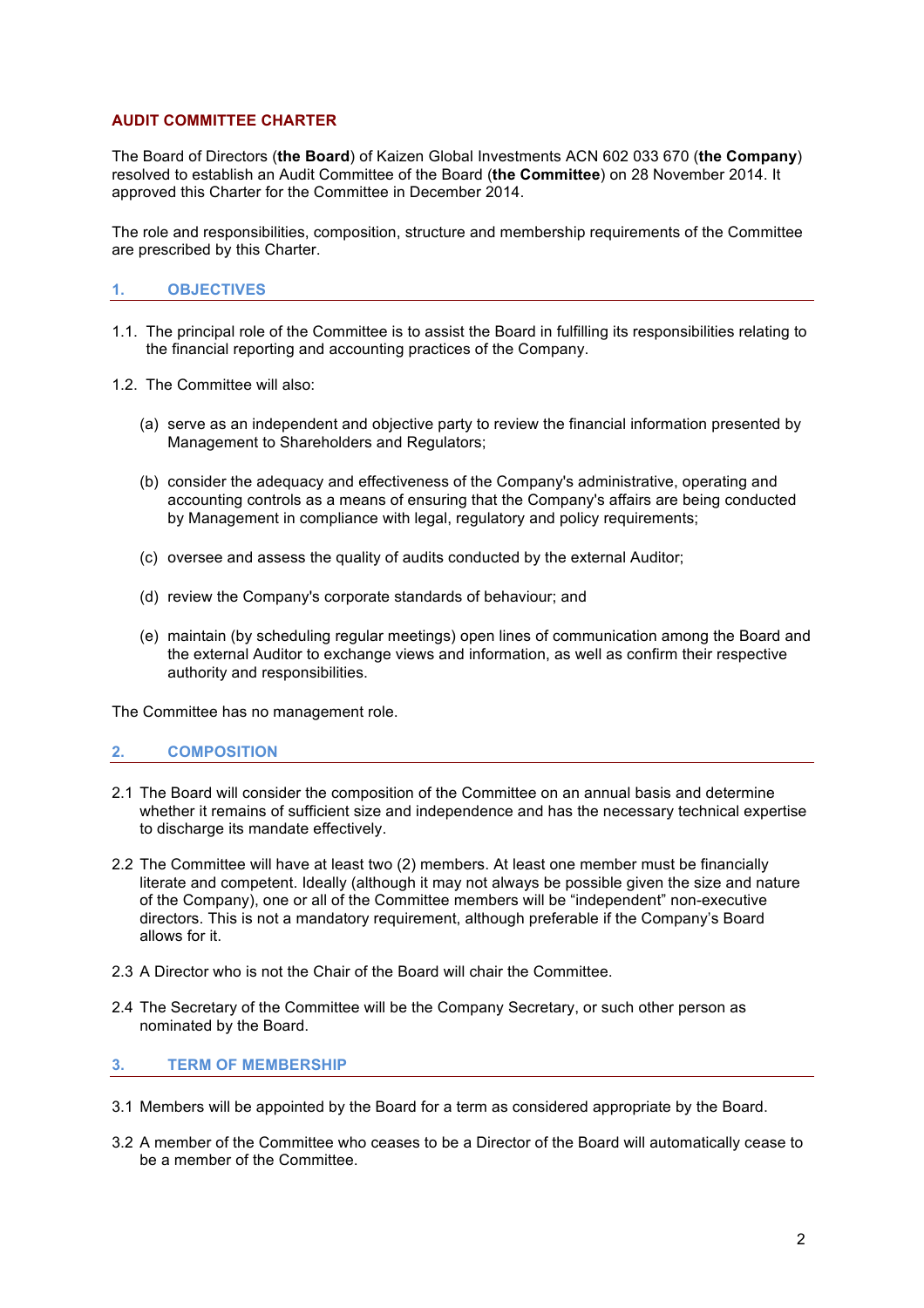3.3 Where a member ceases to be "independent", the Committee will consult with the Board as to composition of the Committee going forward.

# **4. MEETINGS**

- 4.1 The Committee will meet at least three (3) times a year. Dates will be set so that the Committee can:
	- (a) review and agree the annual letter of appointment and audit plan of the external Auditor;
	- (b) review the half-yearly accounts and half-yearly reports; and
	- (c) review the annual accounts and annual report.
- 4.2 Special meetings may be convened as required or requested by the Chair of the Committee, a Director or the Board.
- 4.3 Attendance by members at Committee meetings will be disclosed in the Company's Annual Report.
- 4.4 A quorum is two (2) Committee members.
- 4.5 Decisions will be determined by majority vote, but the Chair of the Committee will report the fact of a dissenting vote to the Board when reporting the decision to the Board. The Chair of the Committee will not have a casting vote.
- 4.6 External Auditors will be invited to attend meetings as determined by the Committee and will be given the opportunity to meet with the Committee in the absence of Management.
- 4.7 The Committee may require any other member of staff to attend from time to time. This will be organised by the Secretary of the Committee.
- 4.8 The Chair of the Board and the other Board members may attend meetings at any time.
- 4.9 The Secretary of the Committee, in conjunction with the Chair of the Committee, is responsible for:
	- (a) drawing up the agenda and circulating it and supporting papers to Committee members prior to each meeting;
	- (b) keeping minutes of meetings of the Committee, and circulating them to Committee members and other members of the Board; and
	- (c) presenting the Committee's report to the Board following each meeting of the Committee.

# **5. ACCESS AND AUTHORITY**

- 5.1 The Committee is authorised by the Board to investigate any activity within its Charter.
- 5.2 The Committee has authority (within the scope of its responsibilities) to seek any information it requires from any Company employee or external party.
- 5.3 The Committee is authorised by the Board to consult independent experts (at the Company's expense) where the Committee considers it necessary to carry out its duties. The Committee will notify the Chair of the Board prior to exercising its rights under this clause.
- 5.4 The Committee may meet with the external Auditor and staff without Management present.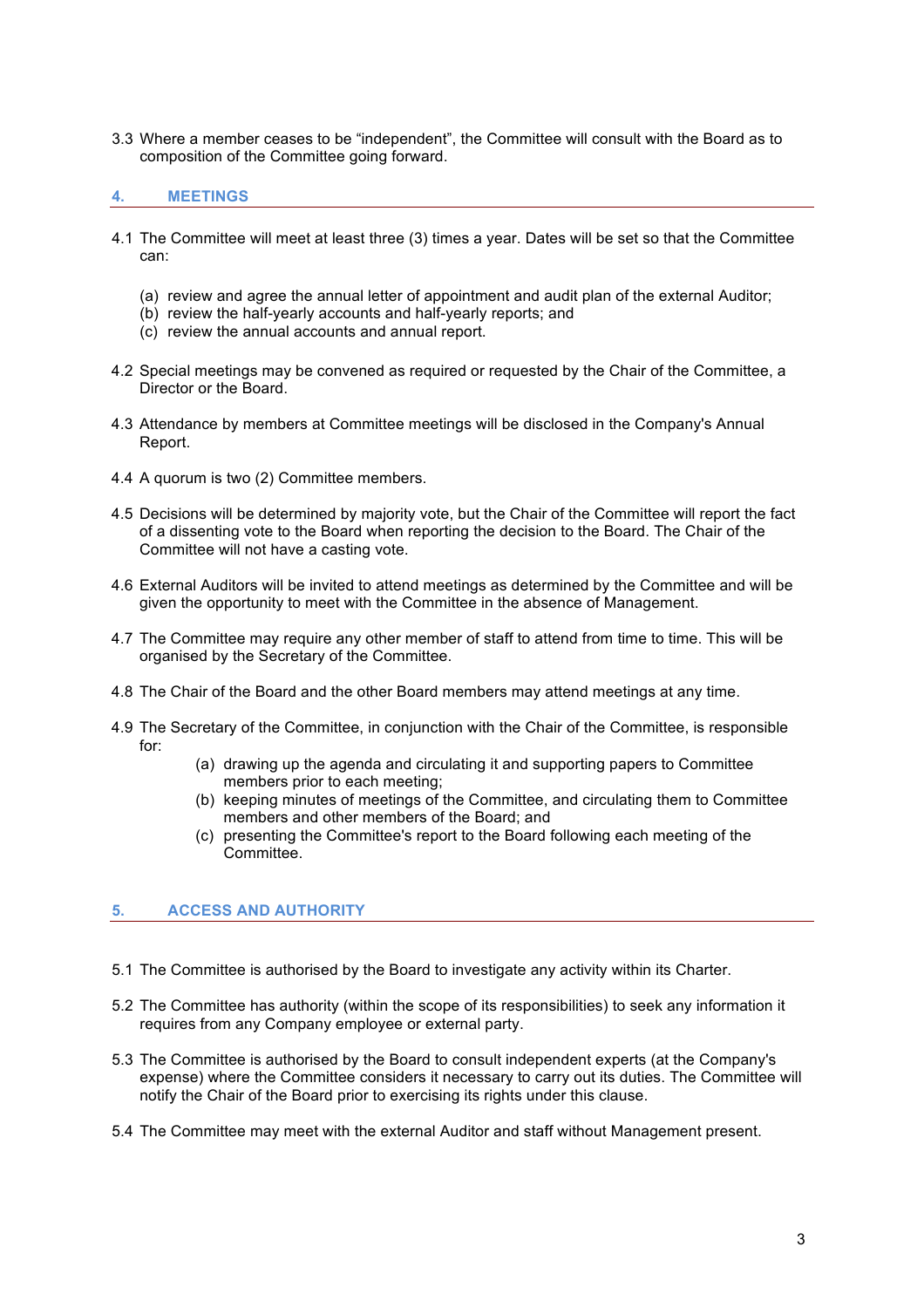## **6. DUTIES AND RESPONSIBILITIES**

- 6.1 The duties and responsibilities of the Committee are as set out in this section. However, the Board may delegate other responsibilities and functions to the Committee from time to time.
- 6.2 Review the integrity of the half-year and annual financial statements with the Company Secretary and external Auditor and make recommendations to the Board having regard to:
	- (a) any changes in accounting policies and practices;
	- (b) major judgemental areas;
	- (c) significant adjustments resulting from the audit;
	- (d) the going concern assumption;
	- (e) compliance with Accounting Standards;
	- (f) compliance with the NSX Listing Rules and *Corporations Act 2001 (Cth)* requirements; and
	- (g) compliance with Legal Counsel's recommendations (if any).
- 6.3 Require reports from the Company Secretary on any significant proposed regulatory, accounting or reporting issue, to assess the potential impact upon the Company's financial reporting process.
- 6.4 Review any recommendations from the Company Secretary on accounting policy changes.
- 6.5 Review reports from the Company Secretary in respect of a qualified audit report issued to Company or its subsidiaries.

#### **7. RISK MANAGEMENT**

- 7.1 Ensure a risk management framework is in place to ensure (as far as reasonably practicable) significant risks to the Company are identified, evaluated, treated, monitored and reported.
- 7.2 Consider the adequacy and effectiveness of the Company's administrative, operating and accounting policies as a means of ensuring the Company's affairs are being conducted by Management in compliance with legal, regulatory and policy requirements.

#### **8. COMPLIANCE**

- 8.1 Review any significant compliance issues affecting the Company and monitor actions taken by Management.
- 8.2 Review any regulatory reports submitted to the Company concerning matters within the Committee's Charter and monitor Management's response to them.
- 8.3 Review reports from the Company Secretary in relation to compliance with any conditions of regulatory licences and approvals (of the Company and its subsidiaries (if any)).
- 8.4 Review practices and policies within the Company against established ethical guidelines.
- 8.5 Monitor the standard of corporate conduct in areas such as arm's length dealings and potential conflicts of interests.
- 8.6 Review and monitor the proprietary of all related party transactions.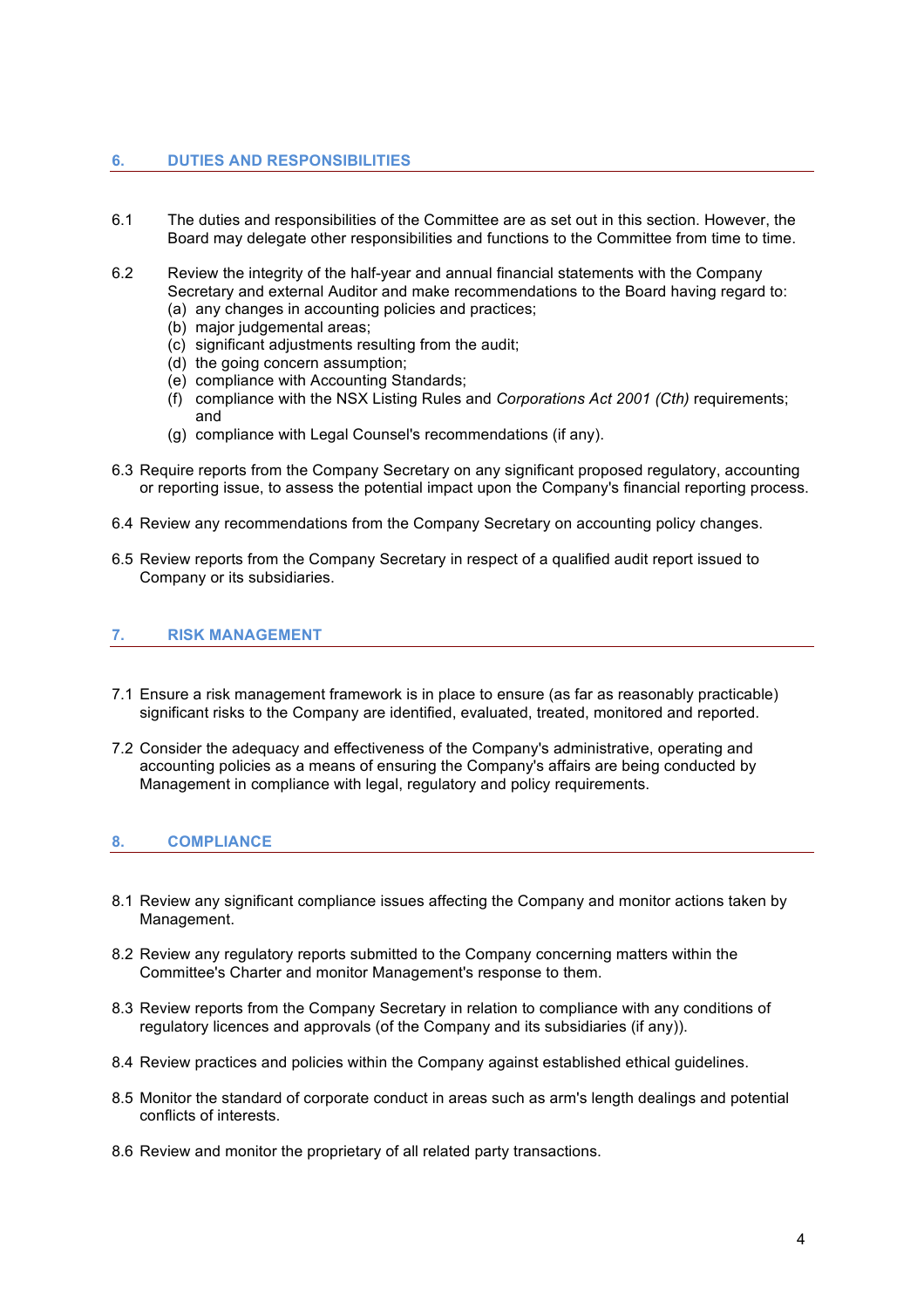# **9. REVIEW OF REPORTS AND COMMUNICATIONS**

- 9.1 Review recommendations from the Company Secretary on key financial and accounting principles to be adopted by the Company in the preparation of its statutory financial reports and statements.
- 9.2 Review reports from the Company Secretary dealing with:
	- (a) the Company's risk management and compliance frameworks; and
	- (b) significant risk exposures and risk events including any major failures in the operation of key internal control systems.
- 9.3 Review reports from Management on key risk issues, as requested by the Committee from time to time.
- 9.4 Review reports from Company employees or Shareholders on accounting or auditing matters. Ensure that such queries from Shareholders are dealt with expeditiously.

# **10. EXTERNAL AUDITOR**

- 10.1 Recommend to the Board the appointment of the external Auditor.
- 10.2 Review the external Auditor's Audit Plan and audit fees.
- 10.3 Liaise with the external Auditor as necessary.
- 10.4 Review to ensure that the external Auditor remains competent and independent.
- 10.5 Review to ensure that the external Auditor has full access to information and that no unacceptable Management or other restrictions are placed on him/her.
- 10.6 Ensure the rotation of audit engagement partners every five years.
- 10.7 Review written reports from the external Auditor in respect of internal controls and monitor Management's response and action.
- 10.8 Monitor the extent of non-audit services provided by the external audit company and reports arising from those services.
- 10.9 Annually review the performance of the external Auditor.

# **11. COMMITTEE REPORTING**

- 11.1 Following each meeting, the Committee will report fully to the Board.
- 11.2 The Committee's report will contain **all** matters relevant to the Committee's role and responsibilities, including:
	- (a) an assessment of whether external reporting is consistent with the Committee members' information and knowledge is adequate for Shareholder needs;
	- (b) assessment of the management processes supporting external reporting;
	- (c) procedures for the selection and appointment of the external Auditor and for the rotation of audit partners;
	- (d) recommendation for the appointment or removal of an Auditor;
	- (e) assessment of the performance and independence of the external Auditor where the external Auditor provides non-audit services, the report should state whether the